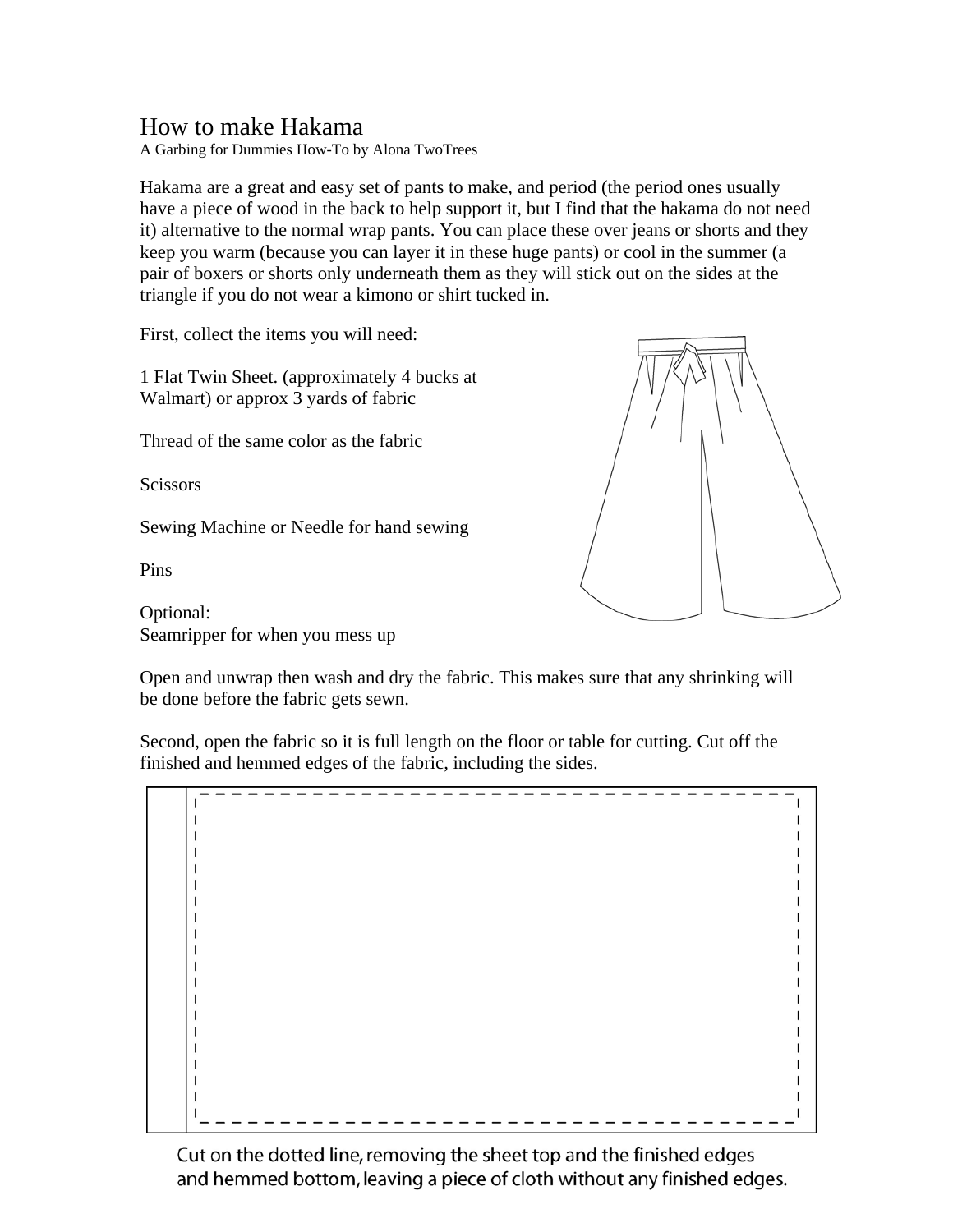Cut three strips, each approximately 4 inches wide, along the long edge of the fabric. These will become the straps that are tied in the front of the hakama.

Now you have a piece of fabric with no edge finished. Cut three strips, approximately 2 inches wide apiece along the long edge of the fabric.

Sew the short edge of one the strips to the short edge of another one, making two strips, one twice as long as the other. Now sew these strips into tubes by folding them in half, one long edge to the other and sewing. Reverse these tubes so the sewn part is on the inside, and you can see no thread on the outside.



Sew the short edges of two strips together to make one long strip and one half it's size.



Make a tube by folding strip in half lengthwise and sewing the edge without the fold.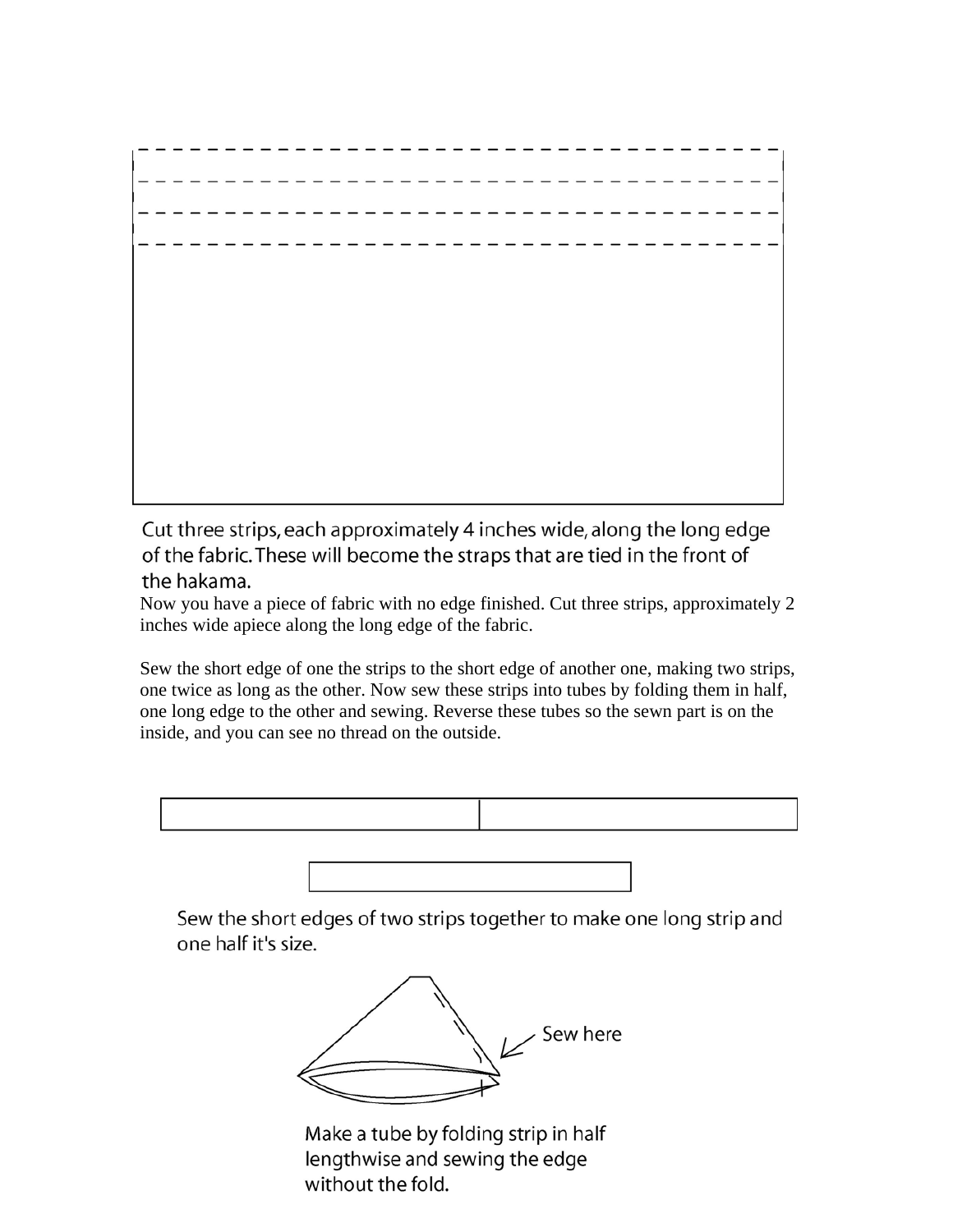Set the three tubes aside for now.

Take the remaining fabric (the legs) and fold it in half like so:



Fold the remaining fabric in half on a vertical axis. Cut the fabric in half along this fold.



Fold both pieces in half lenghtwise to make two legs.



Now fold both in half and place on top of one another, both with folded side facing downward. (except line them up so they are even)

Now that you have two legs on top of one another, you will need to make the cut for the crotch of the hakama.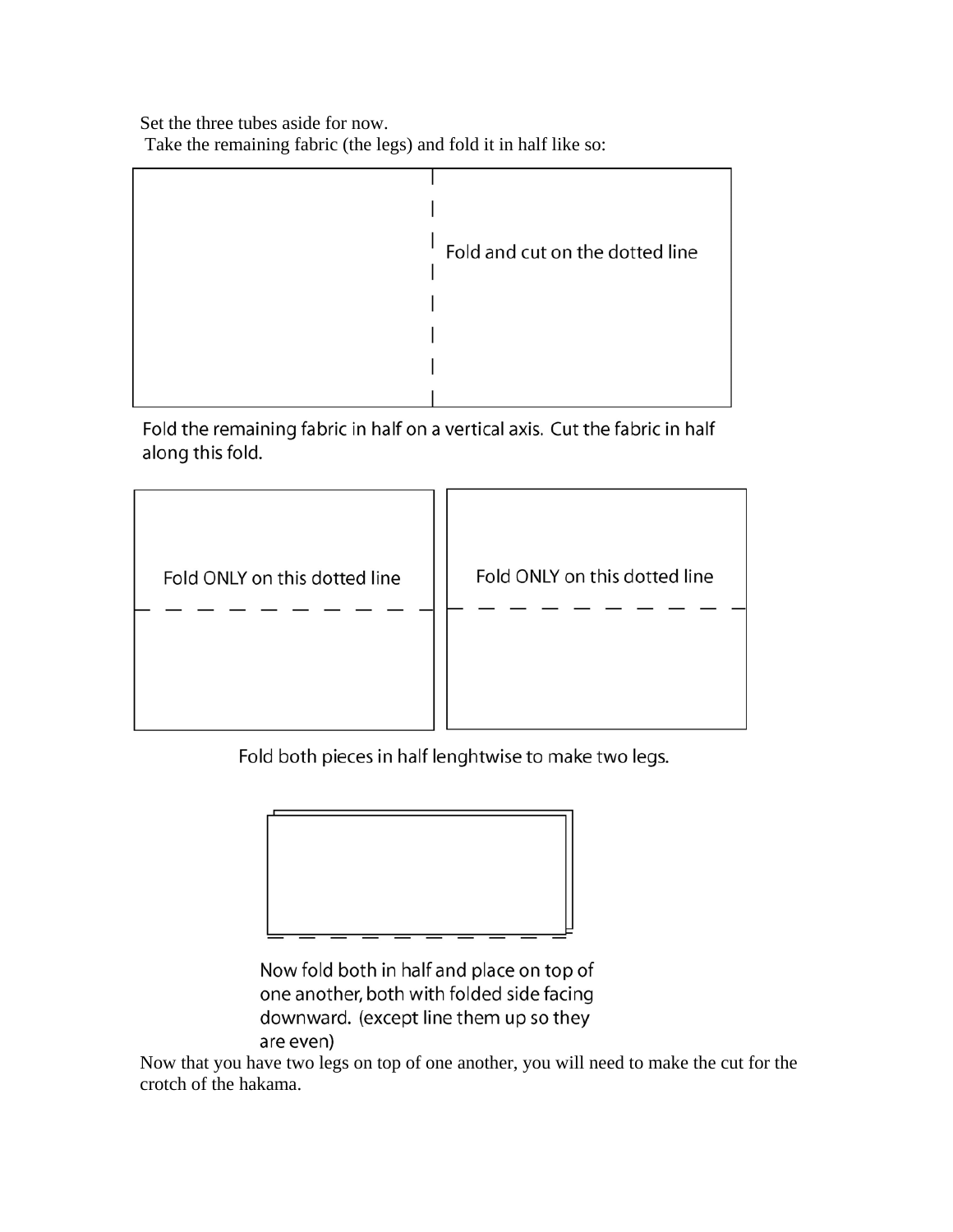(One placed on top of the other)



About 2/3rds down the leg, cut the above dotted line out of the pant. This will create a crotch for the hakama.

With the two legs together on top of one another, cut a curved line out of the fabric. Make sure you cut evenly on both of the legs, so they match. Cut through both legs. Unfold the legs and place on top of one another so they are even. Now sew the two U shapes together. You may wish to sew them twice to reinforce the seams. This will keep the crotch from ripping.



Now you will have two legs that look like this. Place them on top of each other so they match. Now sew the crotch (or U shape) to the other one on the other leg. You may wish to sew across it twice (or french seams, if you know how to do them) to reinforce the crotch.

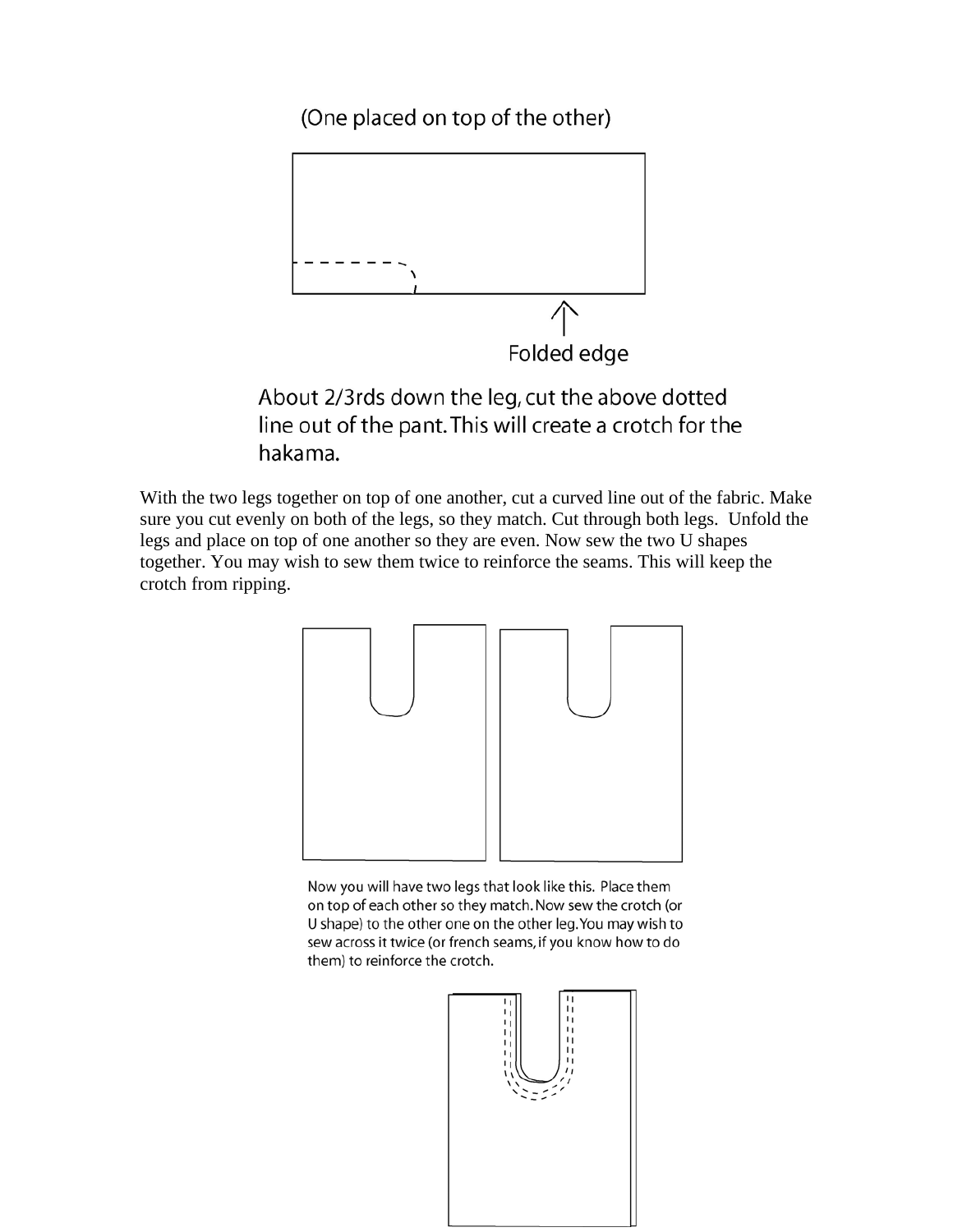You will have the hardest part done now. Unfold the legs so they look like this:



Unfold the pant and place as shown, with the sewn hem sticking out on the outside. This will eventually be the inside of the hakama. About 6 to 8 inches from the very top of the hakama (this is the triangle shape found on hakama where the front and back pieces meet) sew the legs to the bottom edge. This is the ouside of your legs.

Sew the legs together, but remember to not sew all the way to the top. Sew on the dotted lines. Flip the hakama inside out now, so all sewn parts are now on the inside. It is now right side out. You will now have to do some pinning. Figure out which part will be the front of the hakama, and the back. Until now they could be either one. You will be making 4 pleats in the front of the hakama, and two on the backside. Pin the pleats together. Sew a line across the top of the hakama, so the pleats stay sewn together. Remove the pins you used. Now you will want to sew a hem on the inside of the triangle that is created when the front and back pieces come together. Simply fold in about a quarter of an inch and sew so the unfinished edge is on the inside of the hakama. You may wish to sew this two times, because this edge can rip fairly easily.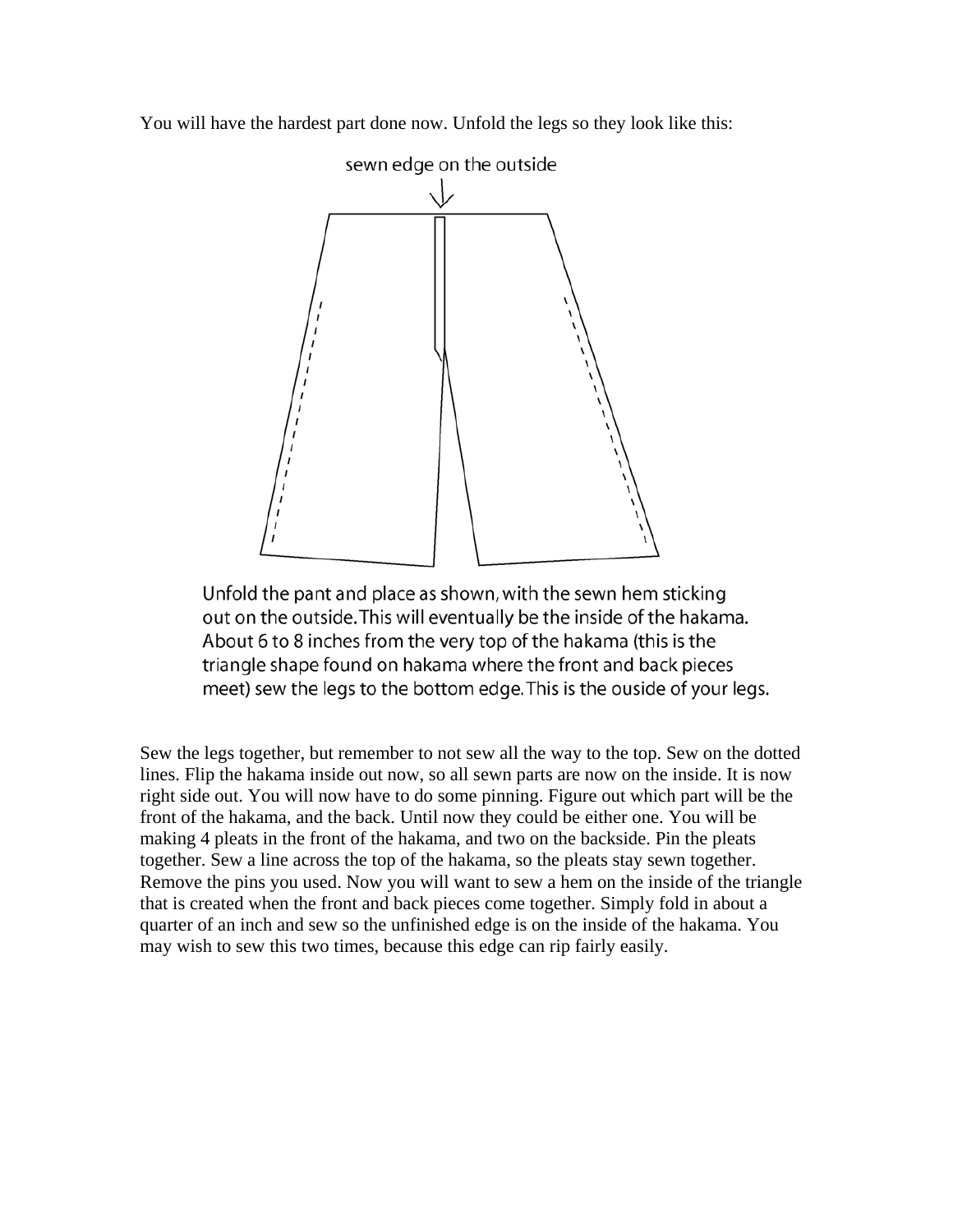

line where the two legs meet

Place four pleats, folded over each other, like so. Make dure the pleats are even with each other and pin them. Now sew along the dotted line, making sure that the pleats are even and stay. Do not worry about being messy about this line, as long as it is near the top edge of the pants, it gets the strip folded over it and sewn later. Do the same for the back of the hakama, only with two pleats.



Now use those tubes you made earlier. The one that is twice as long as the other will go over the front of the hakama. This strip will go behind your back and back to the front and tie in the center. The back tube, the shorter one, will only have to wrap around to the front to tie. Find the center of the longer one. Tt's easy it's the seam that you made before and match it up with the center line of the hakama. Pin it together securely. Sew the bottom of the tube together, over the front of the hakama, and back to just the tube. Sew the ends of the tube shut by folding in the ends about a quarter inch, and sewing on top of the strip. To add strength to the strip, you may wish to sew the top of the tube as well, on the folded edge. Now do the same to the back strip, finding the center of the strip by folding it in half and marking it with a piece of chalk, then lining that mark with thecenter crotch line. Make sure you sandwich the tube over the hakama. Remove all the pins.